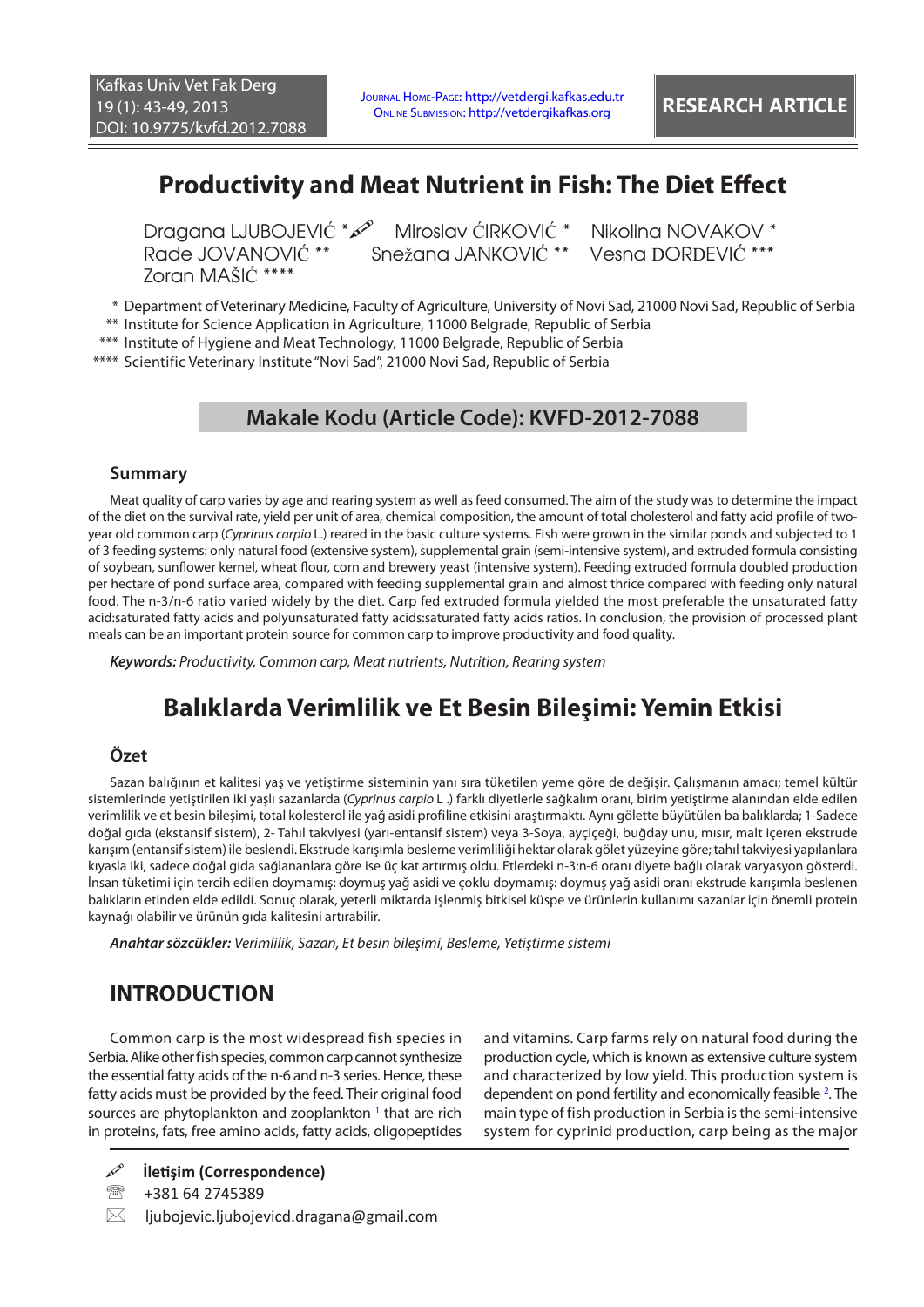species. In addition to natural food, cereals are supplemented to meet protein requirement. Some fish farms increase production by introducing extruded complete feed for carp<sup>[3](#page-6-0)</sup>. The cost of inputs per unit of fish weight is higher than in extensive and semi-intensive farming, especially because of the high cost of fish feed that contains a high level of protein with a balanced amino acid composition. High cost can be overcome by replacing animal origin feedstuffs with local available vegetable-derived protein ingredients. Many cultured warm-water fish, including carp, require no meat or fish products in their diets [4-6.](#page-6-0)

The use of plant-derived materials such as legume seeds and different types of oilseed cake contain a wide variety of antinutritional substances, including phytates, glucosinolates, saponins, tannins, lectins, oligosaccharides and non-starch polysaccharides, phytoestrogens, alkaloids, antigenic compounds, gossypols, cyanogens, mimosine, cyclopropenoid fatty acids, canavanine, antivitamins, and phorbol esters [7](#page-6-0) that limit feed utilization. Extrusion is used to make plant protein more available to animals through denaturing termolabile antinutritional factors, resulting in improved nutrient digestibility, palatability, pellet durability, water stability, and pellet storage life<sup>8</sup>. Common carp meat is rich in protein and n-3 polyunsaturated fatty acids (PUFA), including eico-sapentaenoic (EPA) and docosahexaenoic (DHA) acids <sup>[9](#page-6-0)</sup>. The typical fatty acid composition of fish species is strongly affected by the diets, sex and environmental conditions <sup>10</sup>. Beside PUFA, fish fats contain cholesterol. Fish meat cholesterol content (490-920 mg kg-1) is similar to pork or beef  $(450-840 \text{ mg kg}^{-1})$ <sup>11</sup>. The aim of the study was to determine the impact of the diet on the survival rate, yield per unit of area, chemical composition, amount of total cholesterol and fatty acids profile of two-year old common carp (*Cyprinus carpio* L.) reared in the extensive, semi- intensive and intensive systems.

# **MATERIAL and METHODS**

### *Pond Management and Fish Samples*

The growth trial was carried out at the experimental fish farm (Mošorin, Serbia) with common carp (*Cyprinus carpio*  L.) obtained from a commercial fish farm. Fish were grown in three earthen ponds each of 1 ha where were left dry and untreated during winter. The initial density of carp per hectare was equal, 2500 individuals. The average initial live weight of all fish was 250 g *[\(Table 3\)](#page-3-0)*. The production in first pond was based on natural food consisting of benthic and planktonic organisms (extensive system). In the second pond additional feeding was done with mixture of corn (80%) and wheat (20%) (semi-intensive system). In the last pond, the common carp was supplemented with extruded formulated feed mixture (intensive system). During the experiment, the water temperature, dissolved oxygen content and pH were measured biweekly in the morning hours (around 9.00 h). The water quality parameters did not differ significantly between the ponds. The content of dissolved oxygen was highly variable, ranging from 1.4 to 14.8 (mg  $O_2$ I<sup>-1</sup>). The pH varied from 7.04 to 8.62, while temperature of water ranged from 15 to 28.7°C.

Soybean meal, brewery yeast, wheat flour and corn were used as ingredients for extruded formula. Ingredients were mixed and extruded using a twin screw extruder in Animal Feed Manufactory (Komponenta, Ćuprija, Republic of Serbia). Composition of formulated feed is shown in *Table 1* and fatty acid compositions of supplemental grains and extruded formula are shown in *[Table 2](#page-2-0)*.

The experimental carp were measured biweekly in order to adjust the daily feed rate that was 3 % of the total fish mass. Fish were hand-fed twice daily at 8:00 and 15:00 h.

| Table 1. Composition and proximate analysis of the extruded formula diet                                                                                                                                                       |                             |                                                    |                             |  |  |
|--------------------------------------------------------------------------------------------------------------------------------------------------------------------------------------------------------------------------------|-----------------------------|----------------------------------------------------|-----------------------------|--|--|
| Tablo 1. Ekstrude formulanın içerik ve besin madde kompozisyonu                                                                                                                                                                |                             |                                                    |                             |  |  |
| <b>Ingredients</b>                                                                                                                                                                                                             | g kg <sup>-1</sup> dry diet | <b>Chemical analysis</b>                           | g kg <sup>-1</sup> dry diet |  |  |
| Soybean meal                                                                                                                                                                                                                   | 450                         | Dry matter (DM)                                    | 897.1                       |  |  |
| Sunflower kernel                                                                                                                                                                                                               | 150                         | Crude protein (CP)                                 | 280.6                       |  |  |
| <b>Brewery yeast</b>                                                                                                                                                                                                           | 50                          | Crude fat (CF)                                     | 63.3                        |  |  |
| <b>Wheat flour</b>                                                                                                                                                                                                             | 146                         | Crude ash (CA)                                     | 41.6                        |  |  |
| Corn                                                                                                                                                                                                                           | 180                         | NFE <sup>3</sup>                                   | 61.4                        |  |  |
| Methionin                                                                                                                                                                                                                      |                             | Gross energy (MJ·kg <sup>-1</sup> DM) <sup>4</sup> | 102.5                       |  |  |
| Lysine L                                                                                                                                                                                                                       | 3                           |                                                    |                             |  |  |
| Vitamin mix <sup>1</sup>                                                                                                                                                                                                       | 10                          |                                                    |                             |  |  |
| Mineral $mix2$                                                                                                                                                                                                                 | 10                          |                                                    |                             |  |  |
| <sup>1</sup> Vitamin mix (mg/kg <sup>-1</sup> of diet): vitamin B <sub>1</sub> , 15; vitamin B <sub>2</sub> , 10; vitamin B <sub>6</sub> , 20; vitamin B <sub>12</sub> , 0,15; vitamin K <sub>3</sub> , 15; inositol, 250; Ca- |                             |                                                    |                             |  |  |

*pantothenic acid, 80; nicotinic acid, 100; folic acid, 1; vitamin H (biotin), 1; vitamin E, 140; vitamin C, 500; vitamin A, 20.000 IU; vitamin*  D3, 6.000 IU; choline chloride, 1.800, and cellulose was used as a carrier, <sup>2</sup> Mineral mix (mg kg<sup>-1</sup> of diet): Cu 20, Fe 40, Mn 30, Se 0.4, Zn 125, and cellulose was used as a carrier , <sup>3</sup> NFE, nitrogen-free extract, g.kg<sup>-1</sup> DM = 100 - (CP + CF + CA), <sup>4</sup> Calculated based on the *following conversion factors: CP – 24 kJ g-1, CL – 39 kJ g-1, NFE - 17 kJ g-1 13 (Jobling 1994)*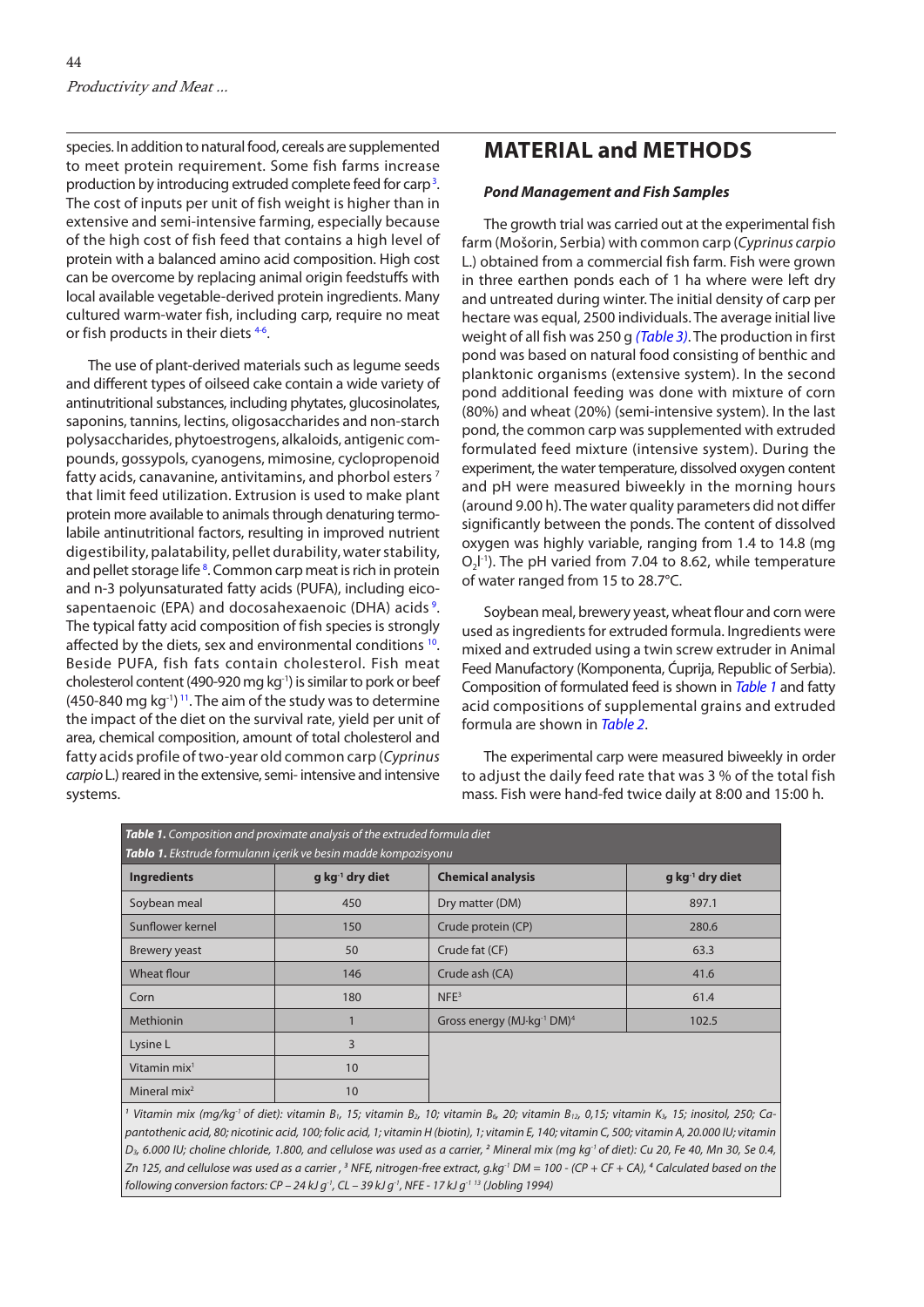45

<span id="page-2-0"></span>

| Table 2. Fatty acid composition of the experimental diets<br>Tablo 2. Deneme diyetlerinin yağ asidi bileşimi |                                      |                         |  |  |  |
|--------------------------------------------------------------------------------------------------------------|--------------------------------------|-------------------------|--|--|--|
| Fatty Acid (% of the Total Lipid Fatty Acids)                                                                | Grain Mixture (80% Corn + 20% Wheat) | <b>Extruded Formula</b> |  |  |  |
| Myristic acid, C <sub>14:0</sub>                                                                             | 0.40                                 | 0.47                    |  |  |  |
| Palmitic acid, C <sub>160</sub>                                                                              | 10.86                                | 10.98                   |  |  |  |
| Palmitoleic acid, C <sub>16:1</sub>                                                                          | 0.16                                 | 0.48                    |  |  |  |
| Stearic acid, C <sub>18:0</sub>                                                                              | 2.02                                 | 2.74                    |  |  |  |
| Oleic acid, C <sub>18:1cis-9</sub>                                                                           | 27.62                                | 26.32                   |  |  |  |
| Vaccenic acid, C <sub>18:1 cis-11</sub>                                                                      | 0.16                                 | 0.82                    |  |  |  |
| Linoleic acid, $C_{18:2n-6}$                                                                                 | 56.15                                | 54.15                   |  |  |  |
| $\alpha$ Linolenic acid, C <sub>18:3n-3</sub>                                                                | 0.98                                 | 2.23                    |  |  |  |
| Arachidic acid, C <sub>20:0</sub>                                                                            | 0.38                                 | 0.3                     |  |  |  |
| Eicosenoic acid, C <sub>20:1</sub>                                                                           | 0.20                                 | 0.34                    |  |  |  |
| Behenic acid, $C_{20:2}$                                                                                     | 0.26                                 | 0.22                    |  |  |  |
| Dihomogammalinolenic acid, C <sub>20:3n-6</sub>                                                              | 0.61                                 | 0.58                    |  |  |  |
| Eicosatrienoic acid, C <sub>20:3n-3</sub>                                                                    |                                      | 0.32                    |  |  |  |
| Arachidonic acid, C <sub>20:4</sub>                                                                          | ÷,                                   | 0.06                    |  |  |  |
| Lignoceric acid, C <sub>24:0</sub>                                                                           | 0.17                                 | 0.19                    |  |  |  |
| <b>SFA</b>                                                                                                   | 13.83                                | 14.55                   |  |  |  |
| <b>MUFA</b>                                                                                                  | 28.14                                | 27.96                   |  |  |  |
| <b>PUFA</b>                                                                                                  | 58                                   | 57.56                   |  |  |  |
| $n-6$                                                                                                        | 57.02                                | 55.01                   |  |  |  |
| $n-3$                                                                                                        | 0.98                                 | 2.55                    |  |  |  |
| $n-3/n-6$                                                                                                    | 0.02                                 | 0.05                    |  |  |  |

#### *Measurements*

The fishponds were stocked in March and harvested in October. Growth-performance indicators [body weight gain (BWG), specific growth rate (SGR), feed conversion ratio (FCR), weight gain (WG) and survival rate (SR)] were measure using following formulas:

SGR = 100 (Ln (mean final body weight)-Ln (mean initial body weight))/time (days);

 $FCR = dry feed intake (q)/wet weight gain (q);$ 

 $SR(\%) = (Final fish number/initial fish number)*100;$ 

 $WG = Final body weight(q) - initial body weight(q)$  (g fish<sup>-1</sup>);

BWG(%) = 100\*(mean final weight-mean initial weight)/ mean initial weight

All fish were reared under variable natural atmospheric conditions. Natural production in each pond was increased by application of agrotechnical measures such as drying of fish ponds during winter, soil treatment, fertilization and adding lime. Livestock manure (2.000 kg ha-1) was applied to the bottom of each empty pond and later biweekly over the water surface (a total of 4.000 kg ha<sup>-1</sup> during growing season). Agricultural limestone (250 kg ha<sup>-1</sup>) was provided to increase total alkalinity and total hardness of pond water, to the bottom of each empty pond and over the water surface. The same methods of cultivation and fertilization were applied in all the ponds. The aeration of the fish ponds was continuously secured by using an aerator pre pond. The water flow was about 3.5 l s<sup>-1</sup>, that provided that there were no adverse effects of carbon dioxide and ammonia on the carp.

### *Laboratory Analyses*

Twelve samples of two years old carp were taken from each pond during the harvesting. Also, samples of supplemental grain and extruded formula were taken and stored at –18ºC until analyses. The meat from dorsal muscles without skin was used for chemical аnаlyses. Water content of fish fillets was determined after drying the samples at 105ºC to constant weight for 24 h (SRPS ISO 1442:1997). Crude protein content was determined by Kjeldahl method (Manual book, Kjeltec Auto 1030 Analyzer, Tecator, Sweeden) and ash was determined after burning at 550±25°C (SRPS ISO 936:1998). Crude lipid in fish tissue was also analyzed using the Soxhlet System with ether as solvent (SRPS ISO 1443:1997). Fatty acids determination was performed according to Spirić et al.<sup>12</sup>. Cholesterol determination in carp fillets (from direct saponification) was performed by using HPLC/PDA system (Waters 2695 Separation module/Waters photodiode array detector, USA) on a Phenomenex Luna C18 reverse/phase column, according to Maraschiello et al.<sup>13</sup>. In quantification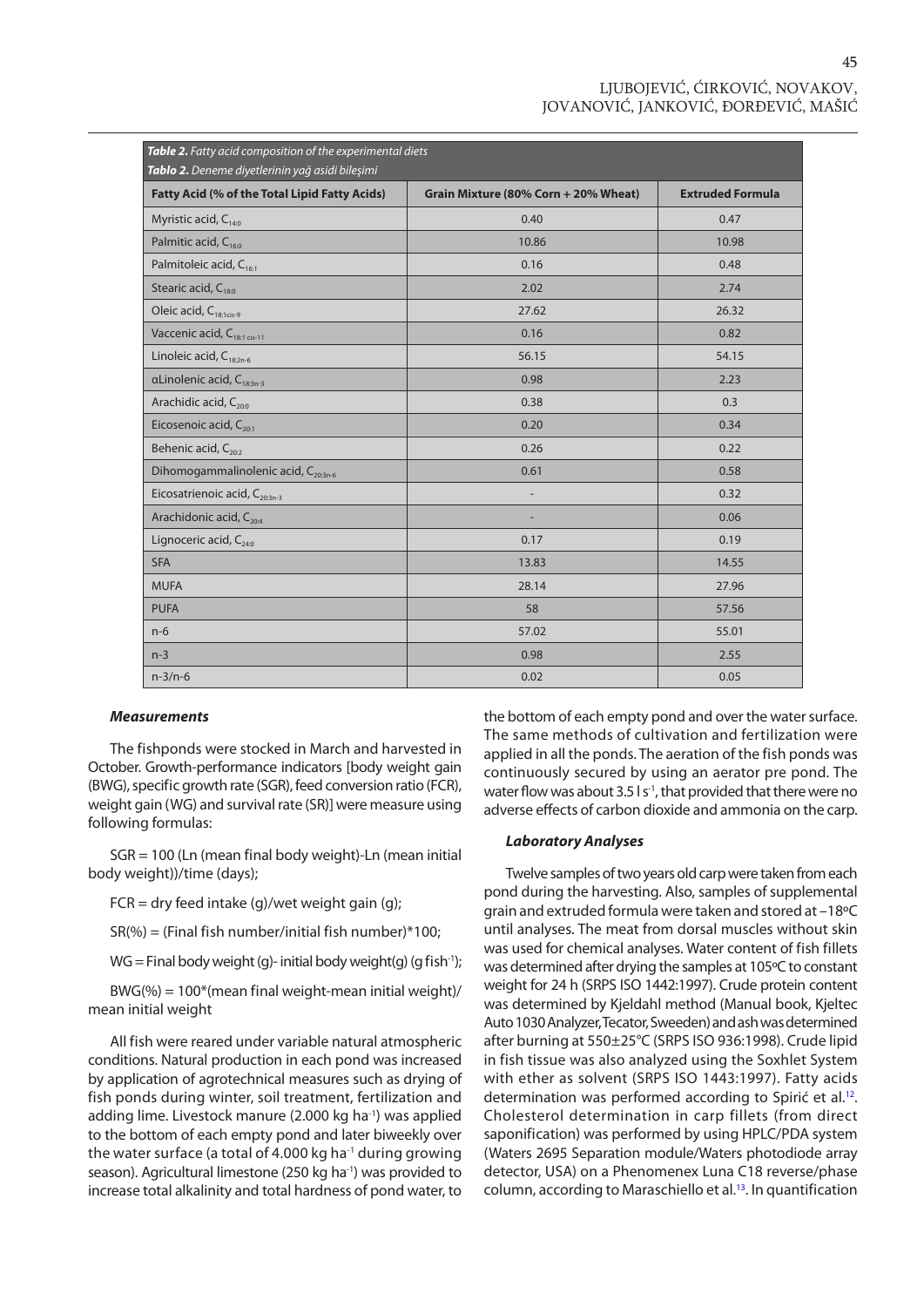<span id="page-3-0"></span>of cholesterol, external standardization was used, along with Empower Pro software to control the HPLC system for data acquisition and data processing as described <sup>14</sup>.

### *Statistics*

The group effect was determined using one-way ANOVA (Statistica 10.0, StatSoft Inc.). Inter-group differences were attained by the Tukey HSD test at P≤0.01. The results were presented as means ± SE.

## **RESULTS**

### *Performance*

The harvesting weight, survival rate, harvesting density, and specific growth rate were the greatest in intensive system and lowest in extensive system. At the end of the rearing period in October the average final live weight of carp in the group that had been fed on natural food was 462.58 g. Final live weight of carp in the group that had

been given grains supplementary feeding was 754.08 g and in the group that had been formula feed feeding was 1188.75 g. Total harvesting density was 994.5 kg/ha in extensive, 1696.68 kg/ha in semi-intensive and 2734.12 kg/ ha in intensive system *(Table 3)*. Feeding extruded formula increased production per hectare of pond surface area almost doubled compared with feeding supplemental grains and almost thrice compared with feeding only natural food.

### *Nutrient Composition*

Carp reared in intensive system had the greatest protein and moderate lipid, ash, and cholesterol contents *(Table 4)*. Expectedly, rearing in extensive system reduced total lipid and cholesterol contents.

#### *Fatty Acid Profile*

Rearing in extensive system resulted in the greatest total SFA level in meat of carp, particularly of palmitic and stearic acids *[\(Table 5\)](#page-5-0)*. In the semi-intensive system, MUFA was the greatest, predominantly of oleic acid. Carp that ingested

| <b>Variable</b>                                | <b>Rearing system</b>                   |                                                         |                                        |  |
|------------------------------------------------|-----------------------------------------|---------------------------------------------------------|----------------------------------------|--|
|                                                | <b>Extensive</b><br>(Only Natural Food) | Semi-intensive<br>(Grain Mixture (80% Corn + 20% Wheat) | <b>Intensive</b><br>(Extruded Formula) |  |
| Initial number of fish (ind ha <sup>-1</sup> ) | 2500                                    | 2500                                                    | 2500                                   |  |
| IBW(q)                                         | 250±16.04                               | $250 \pm 24.92$                                         | $253 \pm 15.86$                        |  |
| FBW(q)                                         | 462.58±31.32°                           | 754.08±28.12 <sup>b</sup>                               | 1188.75±49.4ª                          |  |
| Final number of fish (ind ha <sup>-1</sup> )   | 2150                                    | 2250                                                    | 2300                                   |  |
| Survival rate (%) SR                           | 86                                      | 90                                                      | 92                                     |  |
| Stocking density (kg ha <sup>-1</sup> )        | 625                                     | 625                                                     | 632.5                                  |  |
| Harvesting density (kgha-1)                    | 994.5                                   | 1696.68                                                 | 2734.12                                |  |
| $WG$ (qfish $^{-1}$ )                          | 212.58                                  | 504.08                                                  | 935.75                                 |  |
| BWG%                                           | 85.03                                   | 201.63                                                  | 369.86                                 |  |
| $SGR$ (%day <sup>1</sup> )                     | 0.26                                    | 0.47                                                    | 0.66                                   |  |
| $FCR (g·g-1)$                                  |                                         | 2.7                                                     | 1.86                                   |  |

*SR, survival rate; SGR, specific growth rate; FCR, feed conversion ratio; WG, weight gain; BWG, body weight gain*

*Table 4. Proximate analysis results of common carp reared in three different culture systems Tablo 4. Üç farklı kültür sisteminde yetiştirilen sazanların besin madde kompozisyonu*

| <b>Variable</b>                                                                                                 | <b>Rearing system</b>                   |                                                         |                                        |  |
|-----------------------------------------------------------------------------------------------------------------|-----------------------------------------|---------------------------------------------------------|----------------------------------------|--|
|                                                                                                                 | <b>Extensive</b><br>(Only Natural Food) | Semi-intensive<br>(Grain Mixture (80% Corn + 20% Wheat) | <b>Intensive</b><br>(Extruded Formula) |  |
| Moisture $(q kq^{-1})$                                                                                          | $814.9 \pm 3.2$ <sup>a</sup>            | $764 \pm 1.8$ c                                         | $783.5 \pm 0.4^b$                      |  |
| Crude protein $(q kq^{-1})$                                                                                     | $154.8 + 2.8$ <sup>b</sup>              | $155.9 \pm 2.1^{\circ}$                                 | $171.7 \pm 0.5^{\circ}$                |  |
| Crude lipid $(g kg^{-1})$                                                                                       | $20.7 \pm 1.1$ <sup>c</sup>             | $68.5 \pm 1.4$ <sup>a</sup>                             | $31.9 \pm 0.5^{\rm b}$                 |  |
| Crude ash $(q kq^{-1})$                                                                                         | $09.6 \pm 0.9$ <sup>c</sup>             | $11.6 \pm 0.7$ <sup>a</sup>                             | $10.3 \pm 0.1^{\circ}$                 |  |
| Total cholesterol (mg kg <sup>-1</sup> )                                                                        | $379.4 \pm 0.2$                         | $578 \pm 1.1$ <sup>a</sup>                              | $513.1 \pm 1.2^b$                      |  |
| Data are means $\pm$ SE (n = 12). Values within the same row with different letter supercripts differ at P<0.01 |                                         |                                                         |                                        |  |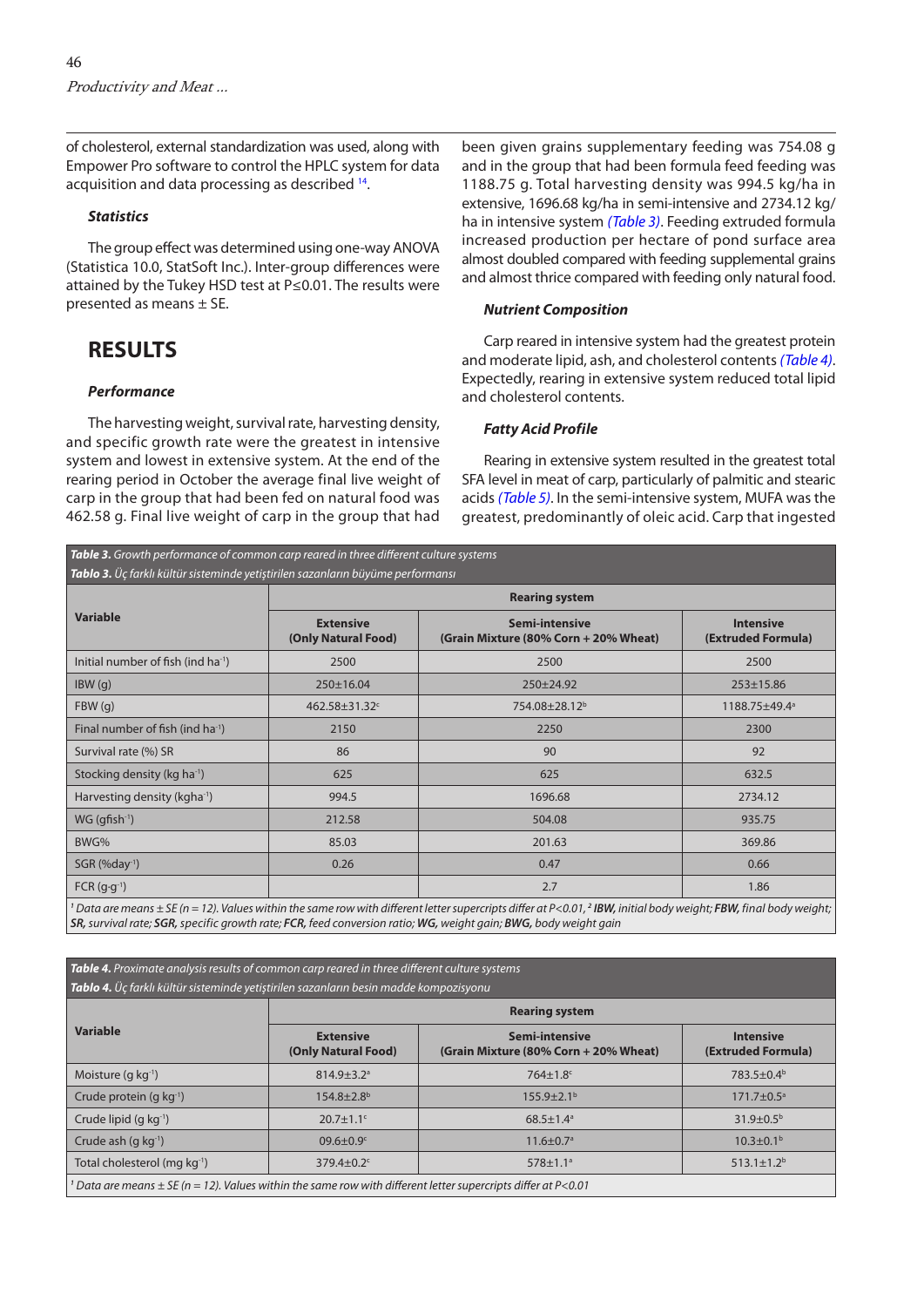47

only natural food had higher n-3 fatty acids in the muscle than carp that received supplemental wheat or extruded formula *[\(Table 5\).](#page-5-0)* However, common carp reared in intensive culture system had higher n-6 fatty acids than carp reared other two culture systems. Thus, the total amount of PUFA was higher in muscle triacylglycerol of carp fed with extruded formulated feed compared to carp fed only on natural food. This is reflection of dietary fat being transferred to body tissues.

The n-3/n-6 ratio of the fish muscle was the highest in carp fed only on natural food, followed by carp fed extruded formula and the lowest value was observed in carp that received supplemental wheat. The highest level of n-3 fatty acids was found in the muscle of carp that received only natural food and the lowest in carp fed supplemental grains.

In two year-old carp fed extruded formula was observed the best ratio UFA/SFA, PUFA/SFA, the highest content of PUFA, the lowest content of SFA compared with other two groups. Lipids of carp in intensive production contained less MUFA (45%) than carp from the semi-intensive production (64%).

# **DISCUSSION**

### *Performance*

Supplementary feeding with grains leads to improved growth performance in common carp, and especially feeding with extruded formula. Survival rate in carp that ingested only natural food was lower than in carp fed grains, as well as than in carp fed formulated feed. In general, in all groups the survival rate was satisfactory and it was within the range considered normal for carp pond production in Republic of Serbia. Additional feeding with grains almost doubled average final body weight, while carp that received extruded formula showed three fold higher final body weight than carp fed only natural food and that lead to doubled harvesting density in semi-intensive system and threefold higher harvesting density in intensive system compared with extensive. Consequently, all growth parameters were the highest in intensive system and lowest in extensive system. That fact justified the use of supplemental feed in the rearing of carp and it represents a major opportunity to increase production in carp ponds. The growth parameters and total production of the carp were quite affected by that of the diets. Using adequately prepared extruded formula can further improve growth performance and yield of fish per unit of area. Administered extruded feed results in good growth and feed conversion. Higher temperature influenced the significantly higher growth rate of common carp in region of Republic of Serbia compared with Central Europe<sup>9</sup>. Besides the direct effect of using feed containing high protein indirect effect was achieved through nitrogen and phosphorus, which are released during digestion of formulated feed and increased development of natural food in the pond [3](#page-6-0). The positive effect is certainly significant in maintaining a better quality of water environment.

### *Nutrient Composition*

In the literature, depending on age, rearing system, and food, fat content varies from 23 to 168 g kg-1DM and protein content varies from 140 to 180 g kg<sup>-1</sup> in carp <sup>15-17</sup>. In the present trial nutrient composition was highly depended on the diet. Supplementary feeding with grains leads to enlarged amounts of crude lipid in fish meat and it was doubled higher compared to supplementary feeding with extruded formula and threefold higher compared to carp which ingested only natural food. The fillets obtained from the experimental fish were characterized by a varied content of fat and water. The same regularity was observed by Cirković et al.<sup>18</sup>. The varied content of fat was compensated by the content of water, which is in agreement with the results obtained by Żmijewski et al.<sup>[19](#page-6-0)</sup> who found a reverse correlation between the fat and water contents, which is common for many fish species. Crude protein level was the highest in the fillets of carp from intensive system, while there were no significant difference in the amount of protein in fillets of carp from extensive and semi-intensive systems. Cholesterol content in fish meat is not correlated with fat content<sup>11</sup>. Trbović et al.<sup>16</sup> reported that the amounts of total cholesterol in lipids were 490 mg  $kg^{-1}$ in one-year old carp harvested in April and 540 mg  $kg<sup>-1</sup>$  in one-year old carp harvested in June. Data about influence of diet and rearing systems on cholesterol content in carp are limited. However, it is known that cholesterol content in lipids of carp varies considerably, within the range of 470- 1.200 mgkg<sup>-1 20,21</sup>. Total cholesterol content in the present research was the highest in semi-intensive system and the lowest in extensive system, but in all groups was favourable and within the previously mentioned  $20,21$ . This great variability could be related to harvest season and age as well as rearing system.

The present results confirms that proximate composition of common carp highly depends of diet <sup>22</sup>. The fat content in fish meat contributes to its juiciness, tastefulness and texture, as well as organoleptic properties. Lipid content in fillets from extensive system was very low and such lean tissue is dry and perceived as thickly fibrous. On the other hand, there are certain groups of people who require meat with minimal fat and cholesterol content.

### *Fatty Acid Profile*

The preference for a feed rich in saccharides leads to an increase in the percentage of the oleic acid in body lipids of the fish, which is produced in the organism by desaturation and elongation of SFA<sup>23</sup>. At the same time, proportion of PUFA n-3 decreases<sup>23,24</sup>. Supplementary feeding with grains leads to reduced amounts of essential fatty acids in fish meat and this is due to the lower proportion of natural food in the diet of the carp which received additional grains.

The two fatty acids 18:2n-6 and 18:3n-3 are precusors for synthesis of n-6 and n-3 PUFAs, recpectively <sup>25</sup>. Carp that received extruded formula showed high values of n-6 fatty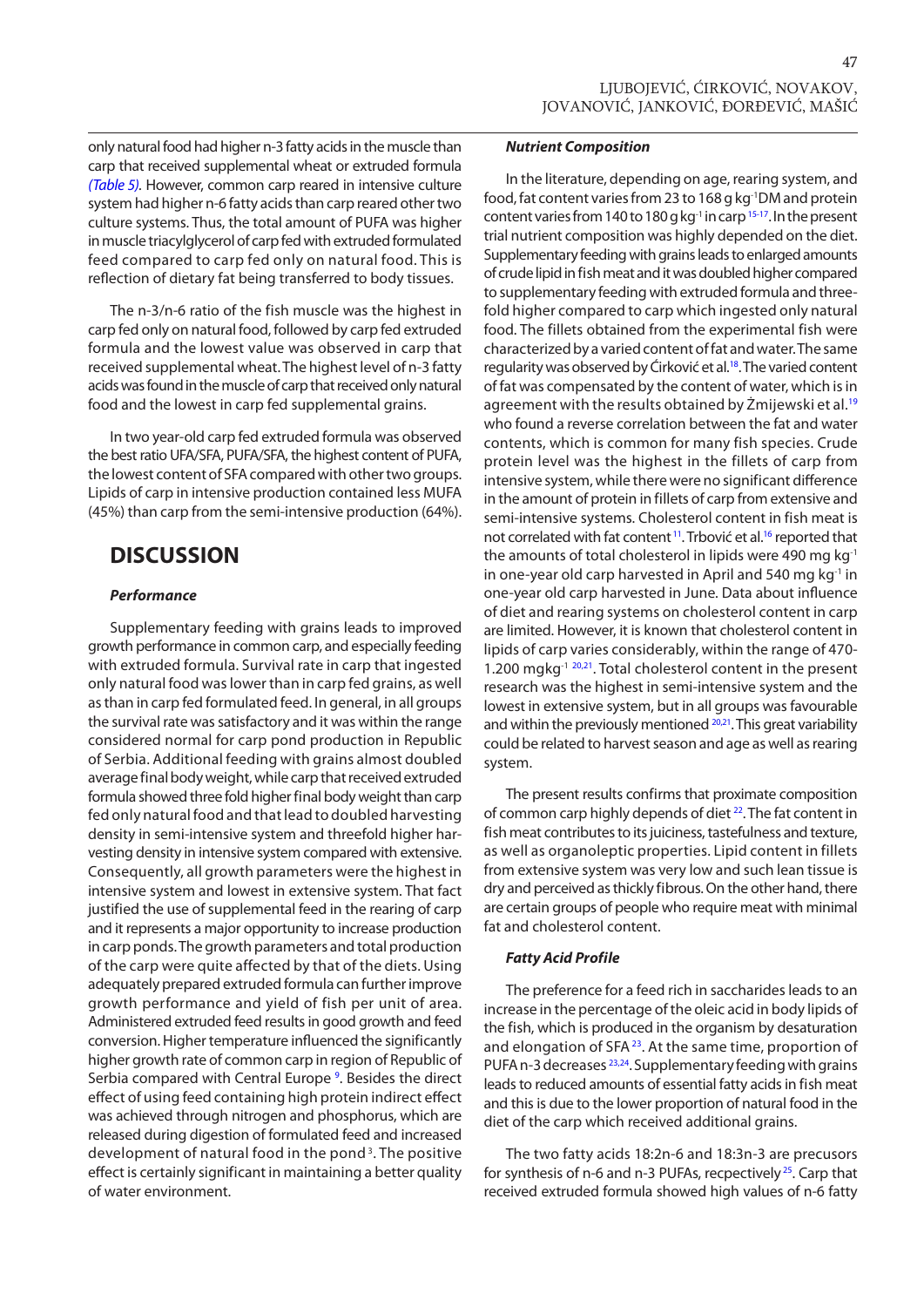<span id="page-5-0"></span>*Table 5. Fatty acid composition of common carp reared in three different culture systems Tablo 5. Üç farklı kültür sisteminde yetiştirilen sazanların yağ asidi profili* **Fatty Acids (% of the Total Lipid Fatty Acids)2 Rearing system Extensive (Only Natural Food) Semi-intensive (Grain Mixture (80% Corn + 20% Wheat) Intensive (Extruded Formula)** Lauric acid,  $C_{120}$  0.05±0.02c 0.14±0.01<sup>a</sup> 0.14±0.01<sup>a</sup> 0.10±0.01<sup>b</sup> Myristic acid, C<sub>14:0</sub> 1.14±0.07<sup>a</sup> 1.14±0.07<sup>a</sup> 0.71±0.03<sup>b</sup> 0.73±0.01<sup>b</sup> 0.73±0.01<sup>b</sup> Pentadecylic acid, C<sub>15:0</sub> 0.49±0.12<sup>a</sup> 0.49±0.12<sup>a</sup> 0.01±0.01<sup>b</sup> 0.23±0.01<sup>b</sup> 0.23±0.01<sup>b</sup> Palmitic acid, C<sub>16:0</sub> 20.99±0.28<sup>a</sup> 17.31±0.09<sup>b</sup> 16.89±0.03<sup>b</sup> 16.89±0.03<sup>b</sup> Margaric acid, C<sub>17:0</sub> 0.69±0.09<sup>a</sup> 0.69±0.09<sup>a</sup> 0.12±0.01<sup>b</sup> 0.18±0.005<sup>b</sup> 0.18±0.005<sup>b</sup> Stearic acid, C<sub>180</sub> 5.26±0.2b 5.26±0.2<sup>b</sup> 5.26±0.2<sup>b</sup> 5.79±0.02<sup>a</sup> 5.79±0.02<sup>a</sup> 4.16±0.01<sup>c</sup> Arachidic acid, C<sub>200</sub> 0.10±0.005<sup>b</sup> 0.19±0.05<sup>a</sup> 0.11±0.02<sup>b</sup> 0.11±0.02<sup>b</sup> 0.10±0.005<sup>b</sup> SFA 28.82±0.36a 24.19±0.11b 22.4±0.03c Palmitoleic acid, C<sub>16:1</sub> 5.2±0.04b 6.23±0.07b 6.23±0.01<sup>a</sup> 5.2±0.04b Oleic acid, C<sub>18:1cis-9</sub> 34.45±0.01<sup>b</sup> 32.58±0.42<sup>c</sup> 51.35±0.04<sup>a</sup> 34.45±0.01<sup>b</sup> 34.45±0.01<sup>b</sup> Vaccenic acid,C<sub>18:1cis-11</sub> 4.26±0.13<sup>b</sup> 4.26±0.13<sup>b</sup> 4.54±0.04<sup>a</sup> 4.54±0.04<sup>a</sup> 2.93±0.01<sup>c</sup> Eicosenoic acid, C<sub>20:1</sub> 2.54±0.01<sup>a</sup> 2.54±0.01<sup>a</sup> 2.54±0.01<sup>a</sup> 2.54±0.01<sup>a</sup>  $\textsf{MUFA} \quad \textcolor{red}{\mathsf{MUFA}} \quad \textcolor{red}{\mathsf{43.12:10.03:}} \quad \textcolor{red}{\mathsf{43.12:10.03:}} \quad \textcolor{red}{\mathsf{43.12:10.03:}} \quad \textcolor{red}{\mathsf{44.12:10.03:}} \quad \textcolor{red}{\mathsf{44.12:10.03:}} \quad \textcolor{red}{\mathsf{44.12:10.03:}} \quad \textcolor{red}{\mathsf{44.12:10.03:}} \quad \textcolor{red}{\mathsf{44.12:}} \quad$ Linoleic acid, C<sub>18:2, n-6</sub> 13.49±0.25<sup>b</sup> 8.7±0.13<sup>c</sup> 8.7±0.13<sup>c</sup> 22.57±0.01<sup>a</sup>  $\text{Linolenic}(\text{GLA})\text{C}_{183, n-6}$  0.19±0.07<sup>b</sup> 0.19±0.07<sup>b</sup> 0.11±0.02<sup>c</sup> 0.11±0.02<sup>c</sup> 0.25±0.01<sup>a</sup> α-Linolenic, C<sub>18:3, n-3</sub> 2.12±0.01<sup>b</sup> 4.59±0.19<sup>a</sup> 0.61±0.06<sup>c</sup> 2.12±0.01<sup>b</sup> 2.12±0.01<sup>b</sup> Behenic acid, C<sub>20:2</sub> 0.7±0.08 0.7±0.08<sup>a</sup> 0.7±0.08<sup>a</sup> 0.27±0.05<sup>b</sup> 0.73±0.01<sup>a</sup> Dihomo-gamma-linolenic acid, C<sub>203, n-6</sub> 0.77±0.12<sup>b</sup> 0.77±0.12<sup>b</sup> 0.43±0.04<sup>c</sup> 1.02±0.01<sup>a</sup> Eicosatrienoic acid, C<sub>20:3, n-3</sub> 0.86±0.1<sup>a</sup> 0.86±0.1<sup>a</sup> 0.06±0.02<sup>c</sup> 0.71±0.01<sup>b</sup> Arachidonic acid, C<sub>20:4</sub> 2.79±0.21<sup>a</sup> 2.79±0.21<sup>a</sup> 0.73±0.04<sup>c</sup> 1.44±0.01<sup>b</sup> 1.44±0.01<sup>b</sup> Eicosapentaenoic acid, C<sub>20:5, n-3</sub> 1.17±0.1<sup>a</sup> 1.17±0.1<sup>a</sup> 0.2±0.02<sup>c</sup> 0.93±0.01<sup>b</sup> 0.93±0.01<sup>b</sup> Docosapentaenoic acid, C<sub>225, n-3</sub> 0.91±0.11<sup>a</sup> 0.91±0.11<sup>a</sup> 0.18±0.03<sup>b</sup> 0.85±0.02<sup>a</sup> Docosahexaenoic acid, C<sub>226.n-3</sub> 2.22±0.3a 0.25±0.04<sup>c</sup> 1.86±0.04<sup>b</sup> 1.86±0.04<sup>c</sup> PUFA 27.69±0.39b 11.53±0.15c 32.48±0.03a n-6 17.93 $\pm 0.36$  17.93 $\pm 0.36$  10.24 $\pm 0.13$   $\in$   $10.24$ n-3 and the state of the state  $9.75\pm0.35^{\circ}$  and the state  $1.29\pm0.1^{\circ}$  and the state  $6.48\pm0.04^{\circ}$ n-3/n-6 0.54±0.03a 0.13±0.01c 0.25±0.001b n-6/n-3 1.84±0.09<sup>c</sup> 7.99±0.66<sup>a</sup> 7.99±0.66<sup>a</sup> 4.02±0.03<sup>b</sup>  $\textrm{PUFA/STA} \hspace{1.5cm} 0.72 \pm 0.001^{\circ}$   $\textrm{0.64} \pm 0.01^{\circ}$   $\textrm{0.78} \pm 0.002^{\circ}$   $\textrm{0.72} \pm 0.001^{\circ}$  $\mathsf{UFA/SFA}$  0.96 $\pm 0.02^\mathrm{b}$  0.96 $\pm 0.02^\mathrm{b}$  0.48 $\pm 0.003^\mathrm{c}$  0.48 $\pm 0.003^\mathrm{c}$  1.45 $\pm 0.003^\mathrm{c}$ PUFA/MUFA 2.47±0.04c 3.13±0.02b 3.46±0.01a

*1 Data are means ± SE (n = 12). Values within the same row with different letter supercripts differ at P<0.01, <sup>2</sup> SFA = saturated fatty acids; MUFA = monounsaturated fatty acids; USFA = unsaturated fatty acids, PUFA = polyunsaturated fatty acids from the n3 (n3 PUFA) and n6 (n6 PUFA) families*

acids in their muscle, based on the high content of linoleic acid in the diets. However, although grain mixture contained slightly higher amount of linoleic acid than formulated feed, percentage of this fatty acid was lower than in carp fed formulated feed, as well as than in carp which ingested only natural food, but the absolute content of linoleic acid was 2-3 folds greater in muscle of carp fed grains compared with muscle of carp fed only natural food. In general, in all groups the content of the n-6 fatty acids was higher than the content of n-3 fatty acids. The fatty acid composition of the carp muscle triacylglycerols was quite affected by that of the

diets. Diets containing soybean or corn were characterized by high linoleic acid content. High contents of n-6 fatty acids in the grain based and extruded formulated (soybean meal, sunflower cernel, wheat flower and corn) diet resulted in high levels of these fatty acids in the carp meat.

The fatty acid composition of common carp reflects, to a large extent, that of the diet. The n-3/n-6 ratio varies between 0.8 and 2.4<sup>9</sup>. There are reports indicating this ratio is about 0.5<sup>17,21</sup>, even less, about 0.2<sup>16,26</sup>. Ackman <sup>27</sup> reported EPA and DHA acid concentrations in farmed carp as low as 0.35. In the